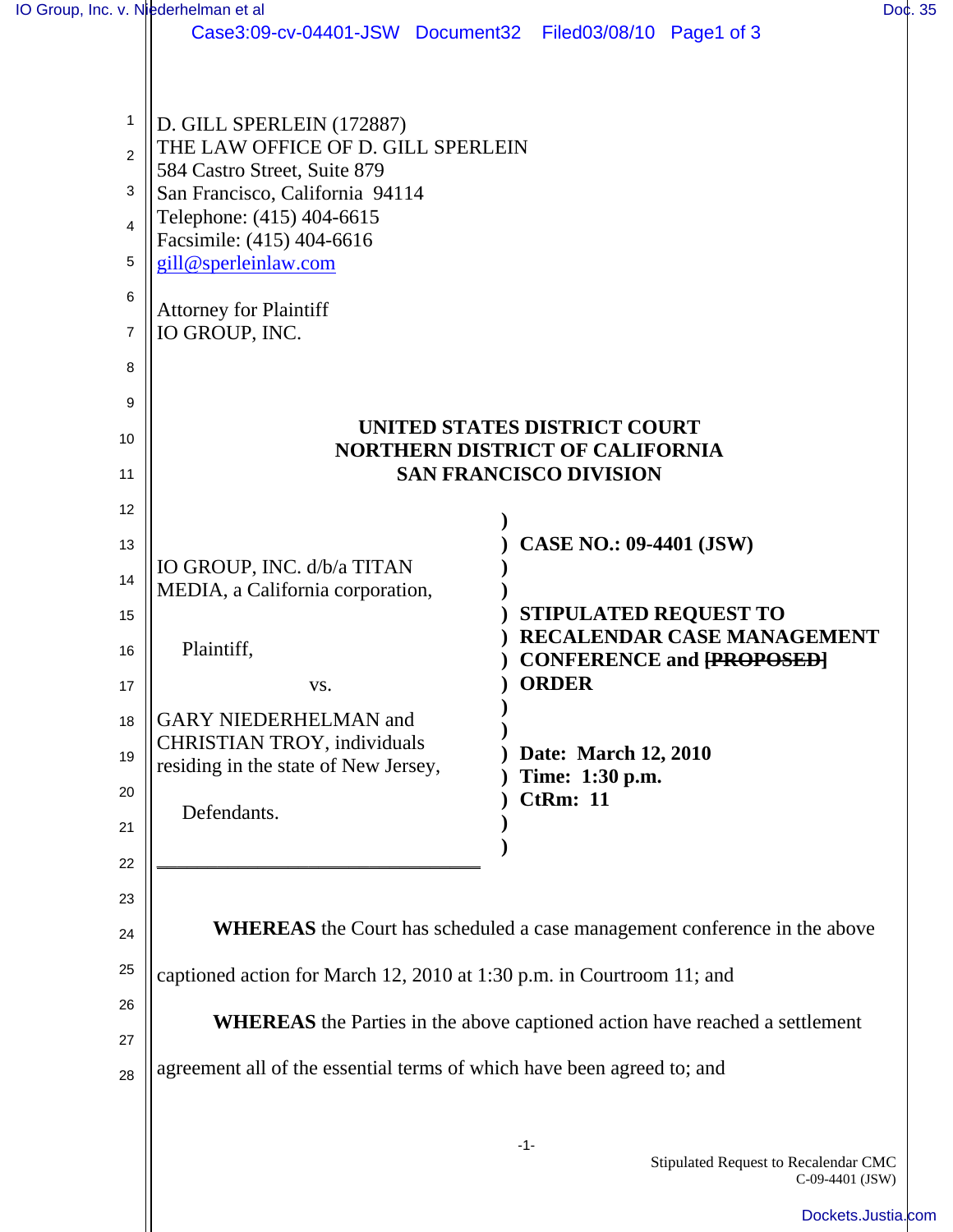| 1              | <b>WHEREAS</b> the parties require additional time to reduce the agreement to writing    |                                                                  |  |  |  |
|----------------|------------------------------------------------------------------------------------------|------------------------------------------------------------------|--|--|--|
| $\overline{2}$ | and to execute the agreement; and                                                        |                                                                  |  |  |  |
| 3<br>4         | <b>WHEREAS</b> the Parties intend to execute the agreement and to file a stipulated      |                                                                  |  |  |  |
| 5              | request to dismiss this entire action within thirty (30) days;                           |                                                                  |  |  |  |
| 6              |                                                                                          |                                                                  |  |  |  |
| $\overline{7}$ | <b>THEREFORE</b> , the Parties stipulate and respectfully request that the Court         |                                                                  |  |  |  |
| 8              | continue the currently scheduled Case Management Conference to April 16, 2010 at 1:30    |                                                                  |  |  |  |
| 9              | p.m. with a Joint Case Management Conference Statement due on April 9, 2010.             |                                                                  |  |  |  |
| 10             |                                                                                          |                                                                  |  |  |  |
| 11             |                                                                                          |                                                                  |  |  |  |
| 12             |                                                                                          |                                                                  |  |  |  |
| 13             | Dated: <i>March 5, 2010</i>                                                              | /s/ Gill Sperlein<br>GILL SPERLEIN,                              |  |  |  |
| 14             |                                                                                          | Counsel for Plaintiff Io Group, Inc.                             |  |  |  |
| 15             |                                                                                          |                                                                  |  |  |  |
| 16             | Dated: March 5, 2010                                                                     | <u>/s/ Gary Niederhelman</u>                                     |  |  |  |
| 17             |                                                                                          | GARY NIEDERHELMAN,<br>Defendant pro per                          |  |  |  |
| 18             |                                                                                          |                                                                  |  |  |  |
| 19             |                                                                                          |                                                                  |  |  |  |
| 20             | I hereby attest that this is the declaration of Gary Niederhelman and the original with  |                                                                  |  |  |  |
| 21             | Gary Niederhelman's holographic signature is on file for production for the Court if so  |                                                                  |  |  |  |
| 22             |                                                                                          |                                                                  |  |  |  |
| 23             | ordered, or for inspection upon request by any party. Pursuant to the laws of the United |                                                                  |  |  |  |
| 24             | States, I declare under penalty of perjury the foregoing is true and correct.            |                                                                  |  |  |  |
| 25             |                                                                                          |                                                                  |  |  |  |
| 26             |                                                                                          |                                                                  |  |  |  |
| 27             | Dated: March 5, 2010                                                                     | /s/ Gill Sperlein<br><b>GILL SPERLEIN,</b>                       |  |  |  |
| 28             |                                                                                          | Counsel for Plaintiff Io Group, Inc.                             |  |  |  |
|                |                                                                                          | $-2-$<br>Stipulated Request to Recalendar CMC<br>C-09-4401 (JSW) |  |  |  |